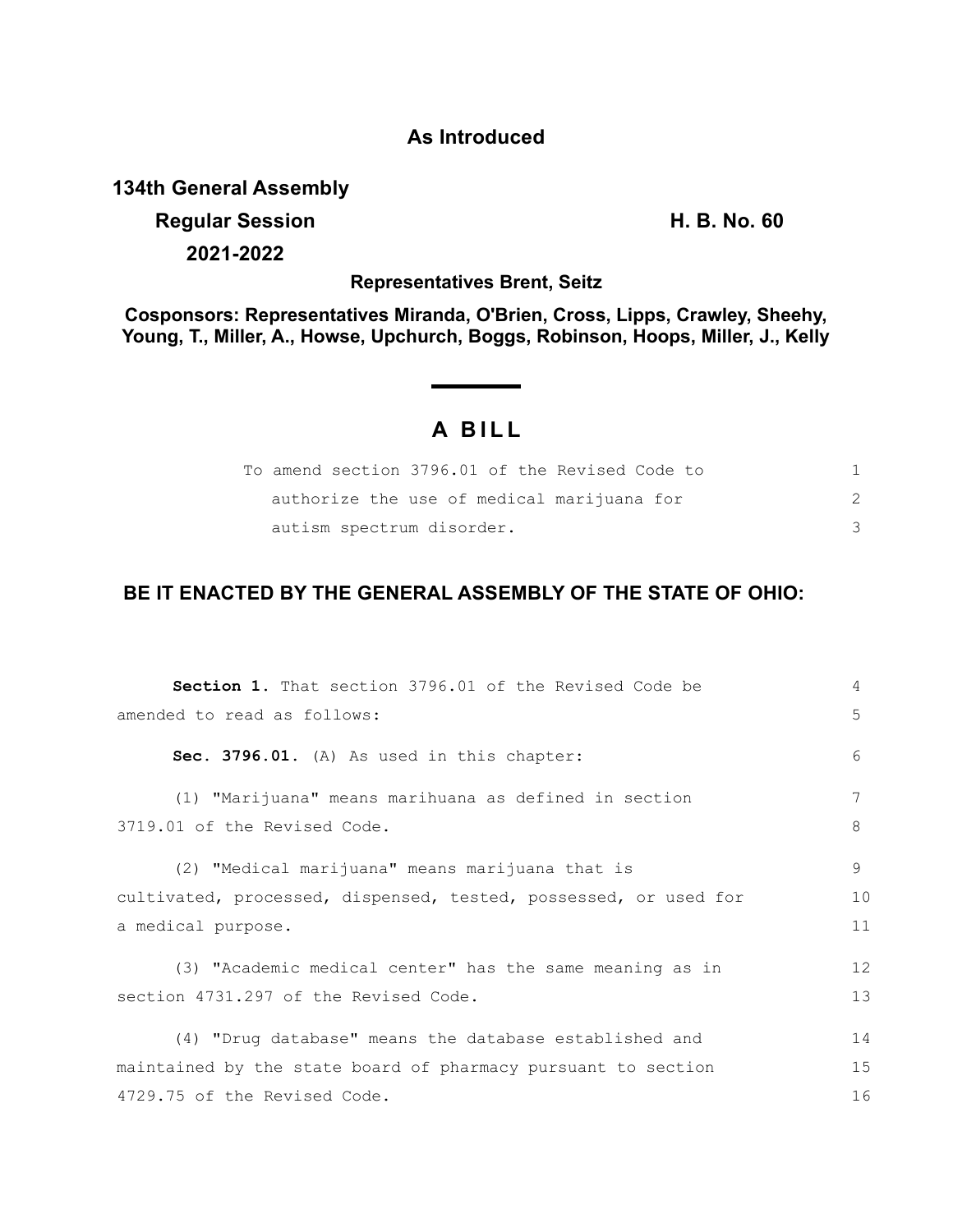| (5) "Physician" means an individual authorized under       | 17 |
|------------------------------------------------------------|----|
| Chapter 4731. of the Revised Code to practice medicine and | 18 |
| surgery or osteopathic medicine and surgery.               | 19 |
| (6) "Qualifying medical condition" means any of the        | 20 |
| following:                                                 | 21 |
| (a) Acquired immune deficiency syndrome;                   | 22 |
| (b) Alzheimer's disease;                                   | 23 |
| (c) Amyotrophic lateral sclerosis;                         | 24 |
| (d) Autism spectrum disorder;                              | 25 |
| $(e)$ Cancer;                                              | 26 |
| (e) (f) Chronic traumatic encephalopathy;                  | 27 |
| $(f)$ (q) Crohn's disease;                                 | 28 |
| (g) (h) Epilepsy or another seizure disorder;              | 29 |
| (h) (i) Fibromyalgia;                                      | 30 |
| $\overline{(+)}$ $\overline{(-)}$ Glaucoma;                | 31 |
| $\overline{(+)}$ (k) Hepatitis C;                          | 32 |
| (k)-(1) Inflammatory bowel disease;                        | 33 |
| $\frac{+1}{+1}$ (m) Multiple sclerosis;                    | 34 |
| $\frac{1}{m}$ (n) Pain that is either of the following:    | 35 |
| (i) Chronic and severe;                                    | 36 |
| (ii) Intractable.                                          | 37 |
| $(n)$ (o) Parkinson's disease;                             | 38 |
| (o) [p] Positive status for HIV;                           | 39 |